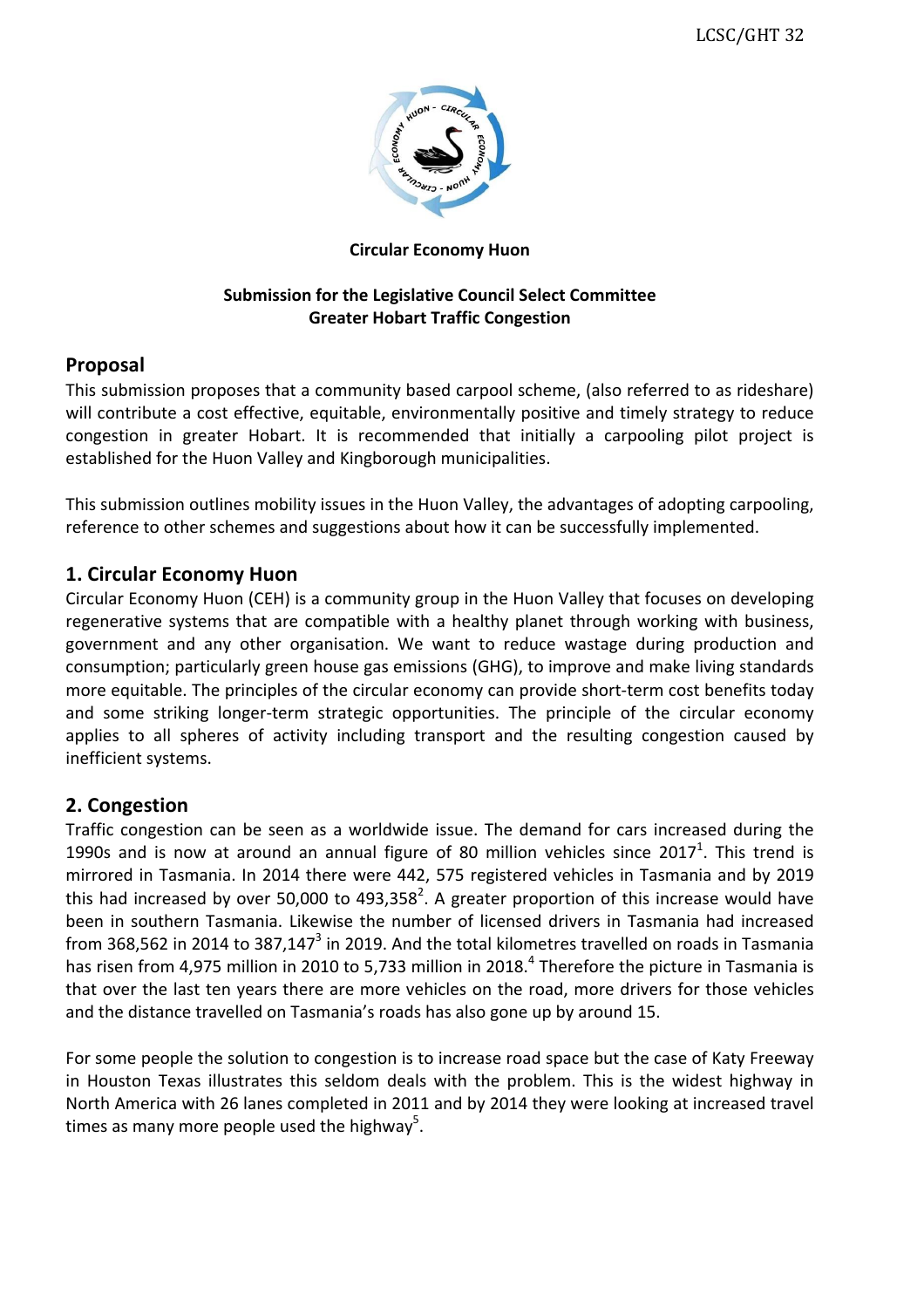# **3. Huon Valley residents add to congestion in Hobart**

People from the Huon Valley travel in and out of Hobart, through the Kingborough municipal area, for employment, sports, health, social outings and family reasons etc.. Out of total population of 17,200<sup>6</sup> people in the Huon Valley, car ownership sits at around 1.1 cars per adult. Of the working population around 70% of people commute by car and only around 1% by bus<sup>7</sup>. Of course not all Huon Valley residents work in Hobart, some work in the Valley and others travel to Kingborough. Figures show that the average distance for commuting is 24km per day.

One of the important implications of the data is that comparatively few people are using public transport. Within other areas of greater Hobart around  $5\%$ <sup>8</sup> of people use public transport for travelling to work. This indicates that residents of the Huon Valley contribute to congestion in Hobart by the usage of low occupancy private vehicles.

# 4. M**obility problems in the Huon Valley**

Transport is often identified as a problem for the residents of the Huon Valley. It is important to recognise mobility issues in the Huon Valley so that the solutions for congestion in Hobart are not disproportionately adversely impacting on Huon residents. The Huon Valley Transport Access Survey 2018<sup>9</sup> found that expense, lack of door to door transport, and poor public transport services were factors that restricted mobility for 57% of residents.

The median income in the Huon Valley is \$38,701 whereas the average for the whole of Australia is \$47,692<sup>10</sup>. The average cost of owning a car in the Huon Valley is \$8,000<sup>11</sup> a year. The costs of travelling on TassieLink services to Hobart are \$10.40 from Huonville, \$11 from Cygnet, \$13.70 from Geeveston and  $$21^{12}$  from Dover. The return journey is double the cost. So that for residents who live in an area that in general is less affluent than elsewhere in Australia and spends \$8,000 a year on keeping a car, it is unlikely that they are able to afford to travel regularly by public transport.

# **5. Solutions to congestion in Hobart, and mobility in the Huon Valley**

There need to be more high occupancy vehicles from the Huon Valley travelling in and out of Hobart. This could be by reimagining public transport, revising park and ride arrangements, introducing community transport or, by following our preferred option - developing a carpooling scheme.

An improved bus service can be part of the solution coupled with a park and ride arrangements. This would require a review of scheduling, an increase in services and a reduction in ticket prices to make services more attractive. Land would need to be set aside and prepared for improving park and ride arrangements. These changes could be implemented and would be supported by Circular Economy Huon but they would need an initial injection of potentially considerable funds and ongoing subsidies. It is suggested that a similar picture would emerge for improving community based transport.

There is support for greater active transport options in the Huon Valley, including cycling, walking and water based transport. However these would make little if any impact on congestion levels in Hobart.

# **6. Preferred solution – Carpooling**

Carpooling is where more than one person shares a journey in a private car. This is sometimes organised by friends or work colleagues on an informal basis. A carpooling scheme takes this arrangement to the next level through an online platform. Like the informal system it may result in work colleagues or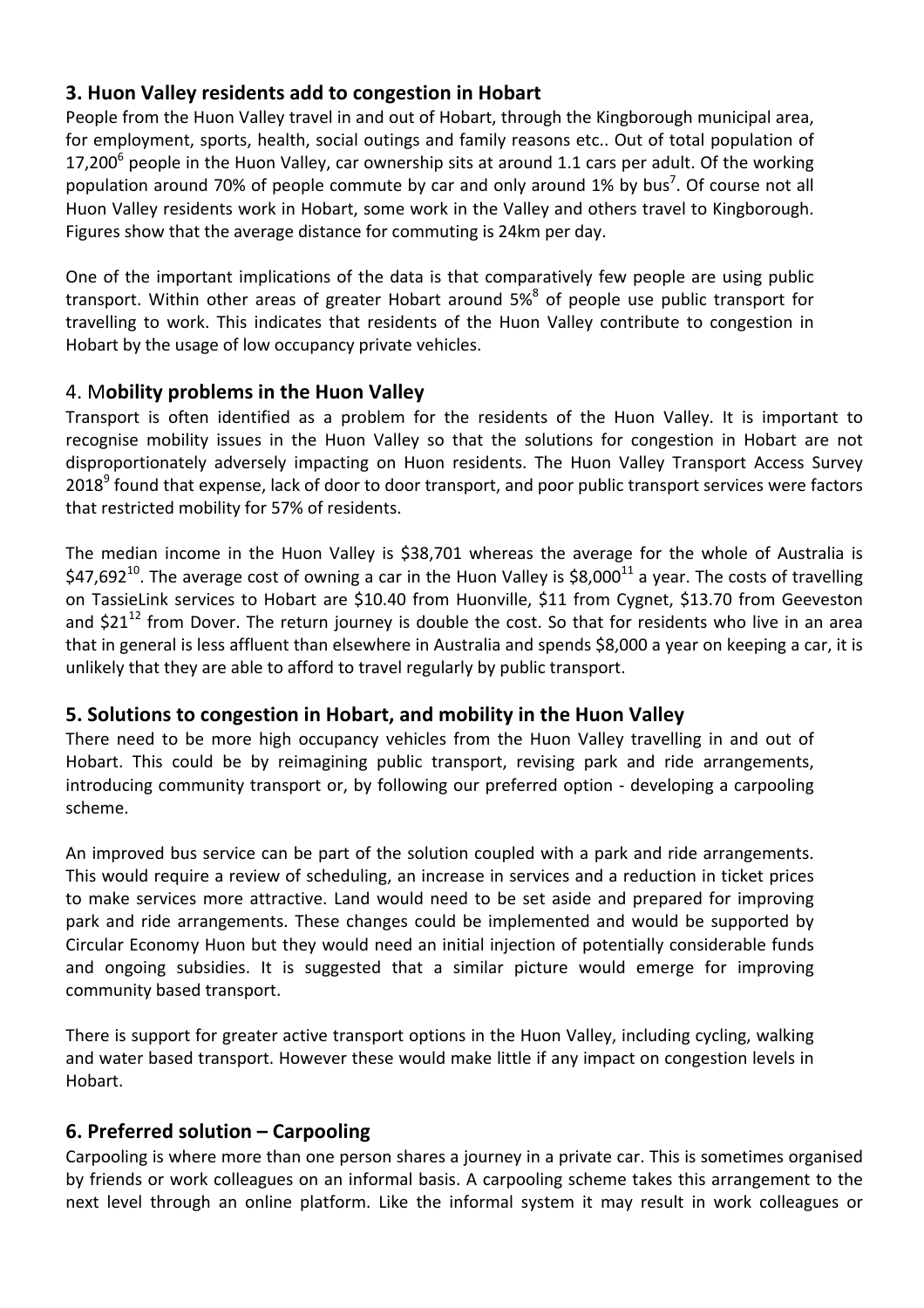friends travelling together but it also provides the opportunity for matching up people who prior to joining a scheme didn't know each other. While in some senses this can sound a bit scary, or even risky, there are a number of schemes operating around the world that have developed standardised operating procedures that could be followed in Tasmania. These schemes have been running for many years. Below are examples of two operating schemes, one in the UK and one in Australia:

- Liftshare UK - has 600,000 members, has been operating for 20 years. They calculate that they have taken over 800 million miles of car travel off UK roads and have developed business partnerships with many corporates including Heathrow Airport<sup>13</sup>

- **Northern Rivers Carpool** - has operated for 10 years with 3,000 members and was supported by government. It started in northern NSW but has spread out to establish schemes in western Sydney and western Melbourne<sup>14</sup>

(Mention needs to be made of Coolpool Tasmania that was a carpooling scheme for a number of years. It operated prior to the introduction of mobile technology, lacked community and financial support and was probably ahead of its time for Tasmania. There are findings from the Coolpool initiative that should be used to improve the outcome for a more comprehensive carpooling project in the future. The founder of Coolpool Tasmania is happy to provide advice based on past experience for the introduction of a new carpooling scheme.)

#### **Advantages of car pooling**

There are many advantages that come from introducing a carpooling scheme:

- Congestion is reduced Heathrow partnership with Liftshare has saved 60 million road miles.
- Reduced cost of road infrastructure  $-$  both capital and maintenance that can amount to hundreds of millions of dollars.
- Cost of making new car parking facilities is reduced \$10,000 per park.
- Equitable  $access$  for people who don't or can't drive.
- Social connectedness- more resilient community- people know their neighbours.
- Health benefits from having social interactions.
- Environmental benefits Liftshare UK estimate they have saved over 150,00 tonnes of CO2.

#### **Collaboration, governance and structure**

It is suggested that a car pooling scheme in southern Tasmania should be a collaborative initiative of local government, the RACT, state government, business, regional government agencies and community. Due to the broad range of agencies participating there needs to be a clear governance and operational structure and line of command. A representative governance group should be drawn from participating organisations. The governance group would elect or appoint a chair who would be the conduit to the project manager. The project manager would be appointed by the governance group. Each participating agency could be part of a broad reference group that would probably meet twice a year to stay in touch with the initiative. Good communications will be vital at all levels of the scheme.

Other car pooling schemes have found that it is beneficial to work within organisations to build the take up of car pooling arrangements. For example, in the area for the pilot scheme this could be with the Education Department, Huon Aquaculture or local government offices.

An integral part of establishing the proposed pilot program is to set up a robust evaluation system through involvement of the University of Tasmania.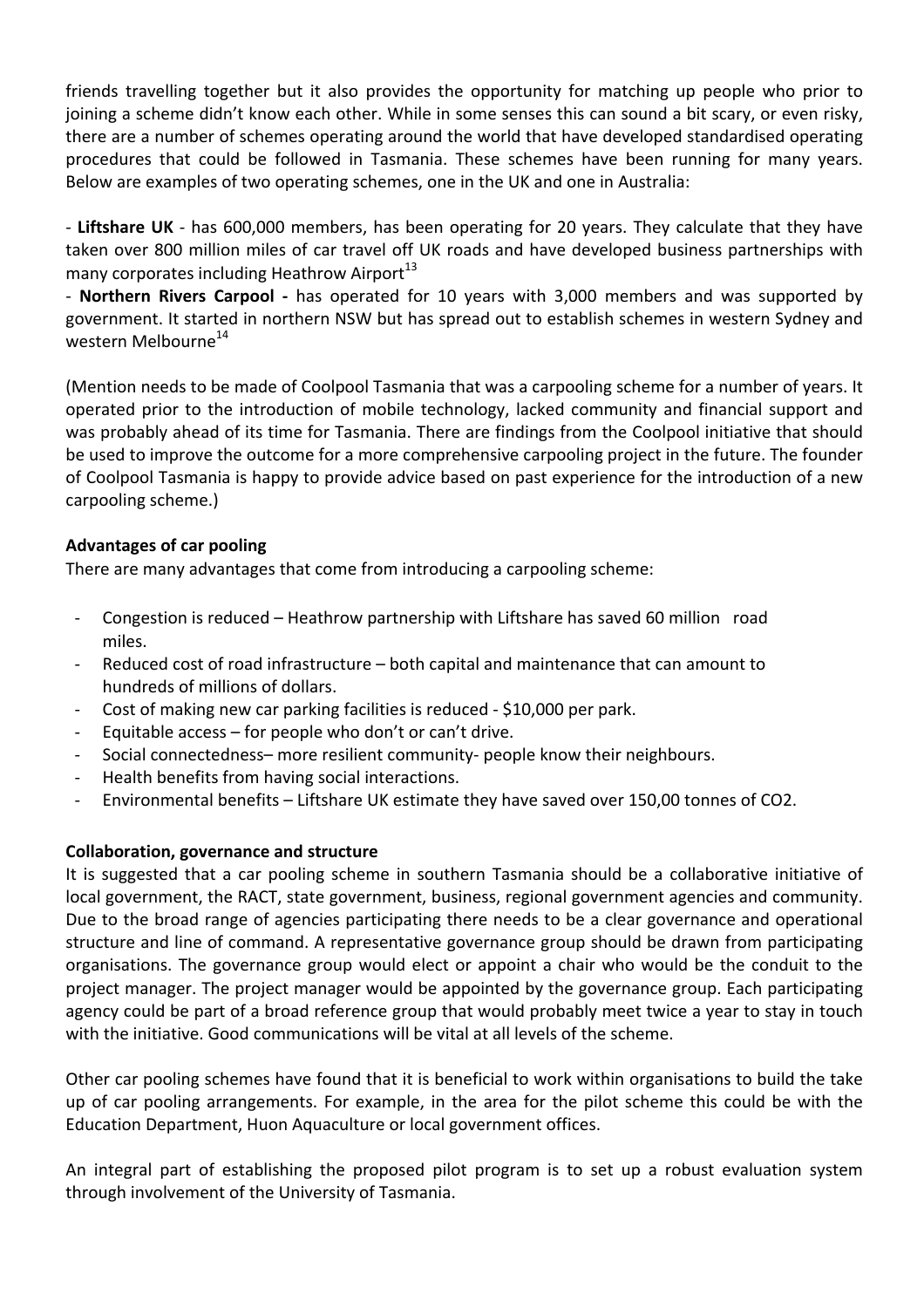#### **Measures that will improve the take up of ride share**

There are a number of measures that can be taken to improve the take up of carpooling both for car drivers and passengers. These include:

- access to 'high occupancy vehicle' lanes, similar to bust lanes now, to allow for speedier access into the city:

parking concessions that could include no cost, reduced cost, and extended stay for parking to registered car pool vehicles;

the state government offering reduced vehicle registration charges;

guarantees for passengers return trip if the ride share vehicle driver is unavoidably delayed;

a public information campaign using incentives to encourage, e.g 'Save 50% on commute costs take a friend"

# **7.** Transitioning to electric vehicles for ride sharing

The concern that Circular Economy Huon has about vehicle emissions has been mentioned in section 1 above. Below, Table 1. shows the fuel used by passenger vehicles in Tasmania and the resulting CO<sup>2</sup>.

| Fuel       | Megalitres | Co2 per Kg/Litre | Total CO <sub>2</sub> - tons |
|------------|------------|------------------|------------------------------|
| Petrol     | 379        | 2.31             | 875,490                      |
| Diesel     | 48         | 2.68             | 128,640                      |
| <b>LPG</b> |            | 1.51             | 1,510                        |
| Total      | 428        | -                | 1,005,640                    |

### Table 1. Emissions from passenger vehicles in Tasmania to year ending June 30<sup>th</sup> 2018<sup>15</sup>

With emission from passenger vehicles alone producing more than 1 million tons of  $CO^2$  in the 2017/18 financial year considerably more action needs to be taken on reducing emissions. While carpooling will assist with bringing down emissions, a greater emphasis needs to be given to switching to electric vehicles (EVs). It follows that if residents can save money by adopting carpooling practices they are more likely to be able to save to buy an EV. And then more EVs can be used for carpooling.

(The number of EVs in the state is low with only 5 vehicles registered in the Huon Valley in 2017. It is incongruous that Tasmania has the second lowest number of EV sales per 10,000 vehicles sold between 2011 – 2018<sup>16</sup> in Australia with the exception of the Northern Territory; although Tasmania produces around 90% green power. )

With the aim of hastening the take up of EVs in Tasmania, CEH is organising a seminar for tourism operators in southern Tasmania with practical information and costings for installing recharge stations at their business. This event will take place at Willy Smiths Apple Shed on November  $19^{th}$ .

In addition to this event, CEH is investigating how a bulk buy of EVs can be organised to reduce the initial cost of vehicles. There is also the possibility of groups of people getting together to buy one EV to share. It is expected that more specific details will emerge on this over the next few months.

#### **8. Ongoing discussions about car pooling**

CEH has been in discussion with the RACT and the Huon Valley Council about carpooling. In the Greater Hobart Mobility Vision, RACT suggested that ride share would improve mobility in both the 1-5 years and